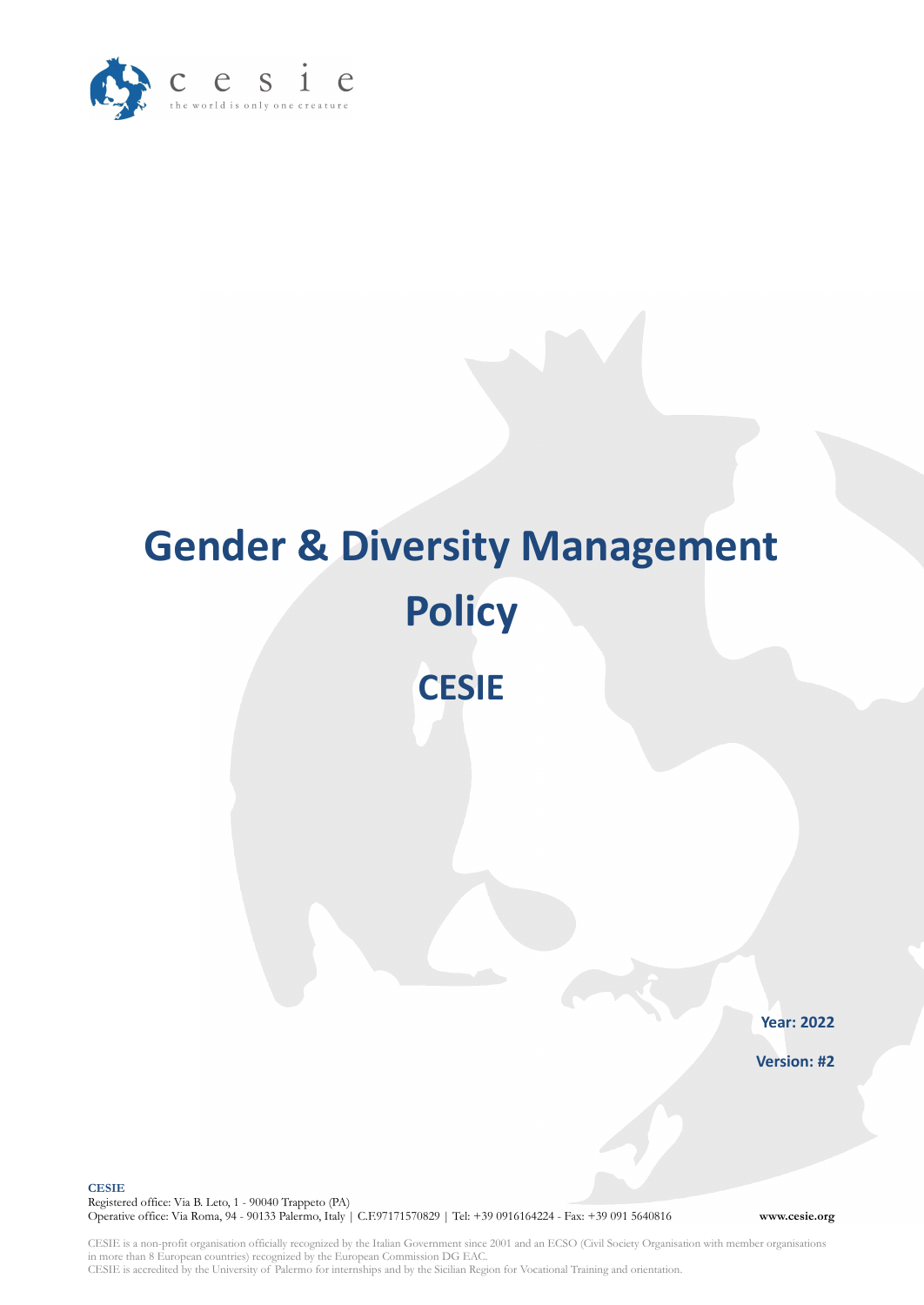

### **Introduction**

CESIE affirms its belief in gender equality which is a core value of the EU, a fundamental right and key principle of the European Pillar of Social Rights (EU Gender Equality Strategy 2020-2025); in LGBTIQ+ inclusive societies (in line with the EU LGBTIQ Equality strategy 2020-2025), in importance to ensure rights of persons with disabilities (in accordance to EU Strategy for the Rights of Persons with Disabilities 2021-2030), its effort towards the world without any types of discrimination (referring to the EU anti-racism action plan 2020-2025) and at more inclusive and diverse societies (Erasmus+ and European Solidarity Corps Inclusion and Diversity Strategy 2021)

CESIE is committed to the rightful and respectful management of diversity. The present policy shows the commitment to taking proactive steps to respect human dignity and uphold diversity in all its forms in CESIE's initiatives and facilities. Particularly, the Gender Equality and Diversity Management Policy aims to overcome structural discrimination and create a more diverse, inclusive, gender-balanced CESIE that works for all its staff and target groups. It includes recommendations related to hiring, capacity building and retention, inclusive working environment and special measures, as well as gender mainstreaming and diversity recommendations for communication, representation and design, management and implementation of projects.

All staff and external collaborators working at CESIE shall respect the present policy.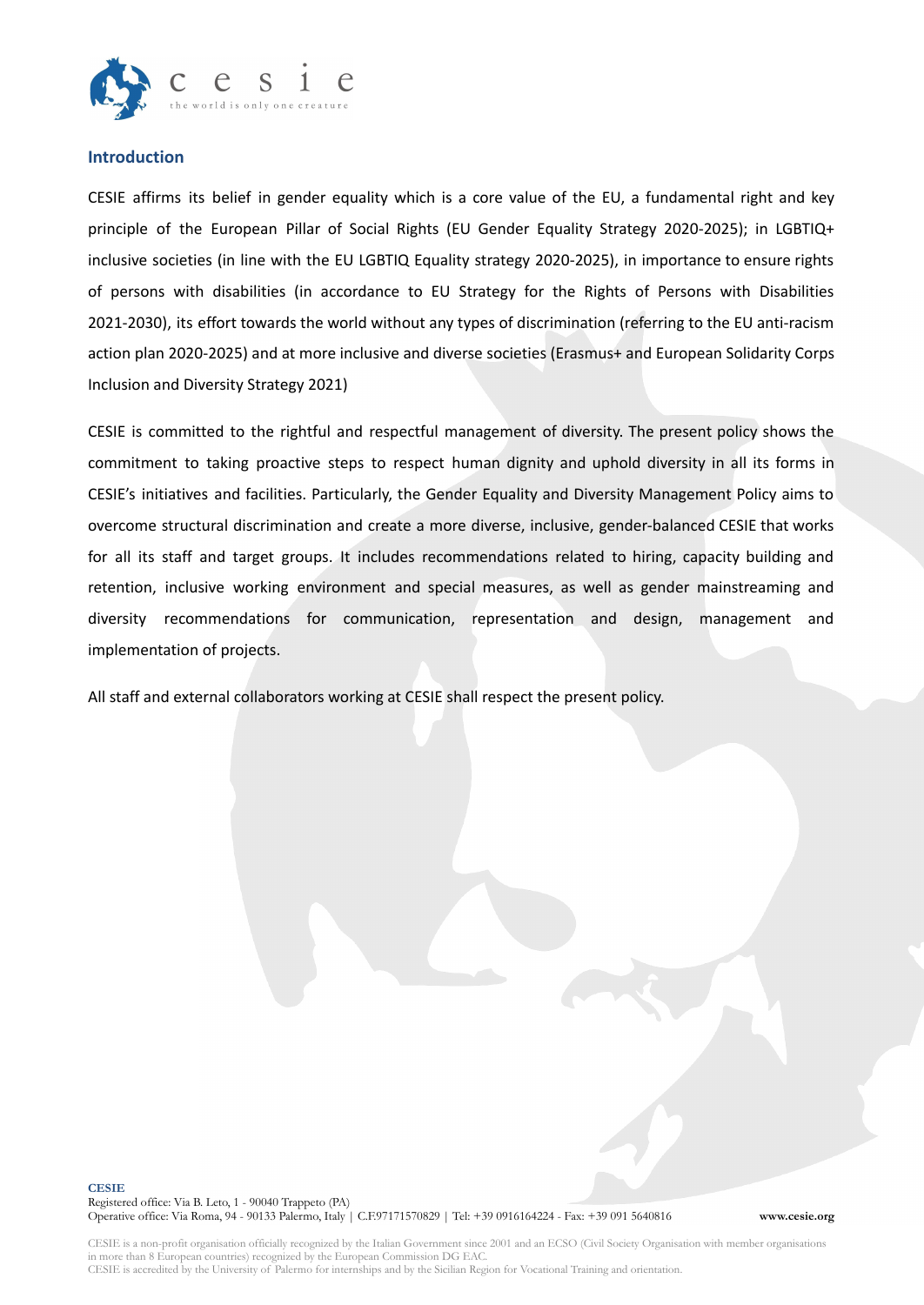

# **Definitions**

For the purposes of the present policy, the following definitions apply:

**● Structural discrimination**

A form of discrimination resulting from policies, despite apparently being neutral, that have disproportionately negative effects on certain societal groups. 1

**● Discrimination**

Present where one person is treated less favourably on grounds such as sex and gender, age, nationality, race, ethnicity, religion or belief, health, disability, sexual orientation or gender identity, than another person is, has been or would be treated in a comparable situation.<sup>2</sup>

**● Diversity**

Refers to the full range of different social backgrounds and identities which include but are not limited to, gender, ethnic origin, nationality or citizenship, age, disability, language, political opinions, religious beliefs, social background, sexual orientation, physical appearance and colour.<sup>3</sup>

**● Equality**

Is a value that motivates a shared concern for human dignity; the participation by all (see definition of diversity) in economic, social and cultural life. 4

**● Gender**

Gender refers to the characteristics of women, men, girls and boys that are socially constructed. This includes norms, behaviours and roles associated with being a woman, man, girl or boy, as well as relationships with each other. As a social construct, gender varies from society to society and can change over time. 5

CESIE understands gender as being non-binary meaning that they don't fall into one of the two categories, man or woman<sup>6</sup>.

**● Gender-balance**

Used in reference to human resources and equal participation<sup>7</sup> of all genders in all areas of work, projects or programmes.

**● Gender-based violence (GBV)**

#### **CESIE**

Registered office: Via B. Leto, 1 - 90040 Trappeto (PA)

Operative office: Via Roma, 94 - 90133 Palermo, Italy | C.F.97171570829 | Tel: +39 0916164224 - Fax: +39 091 5640816 **www.cesie.org**

CESIE is a non-profit organisation officially recognized by the Italian Government since 2001 and an ECSO (Civil Society Organisation with member organisations in more than 8 European countries) recognized by the European Commission DG EAC.

<sup>&</sup>lt;sup>1</sup> As defined in the [glossary of terms and concepts](https://www.unicef.org/rosa/media/1761/file/Gender%20glossary%20of%20terms%20and%20concepts%20.pdf) by UNICEF, 2017

<sup>&</sup>lt;sup>2</sup> As defined by EIGE's Glossary & [Thesaurus](https://eige.europa.eu/thesaurus/terms/1081)

<sup>&</sup>lt;sup>3</sup> As defined by the Gender & Diversity Policy of the IFRC (2020)

<sup>4</sup> As defined by the EQUINET.

<sup>&</sup>lt;sup>5</sup> As defined in Working definitions by World health [Organisation](https://www.who.int/health-topics/gender#tab=tab_1)

<sup>&</sup>lt;sup>6</sup> As defined in National Centre for Transgender Equality [- Understanding Non-Binary People: How to Be Respectful and](https://transequality.org/issues/resources/understanding-non-binary-people-how-to-be-respectful-and-supportive) **[Supportive](https://transequality.org/issues/resources/understanding-non-binary-people-how-to-be-respectful-and-supportive)** 

 $<sup>7</sup>$  As defined in concepts and definitions by **[EIGE](https://eige.europa.eu/gender-mainstreaming/concepts-and-definitions#:~:text=Gender%20balance,of%20work%2C%20projects%20or%20programmes.)**</sup>

CESIE is accredited by the University of Palermo for internships and by the Sicilian Region for Vocational Training and orientation.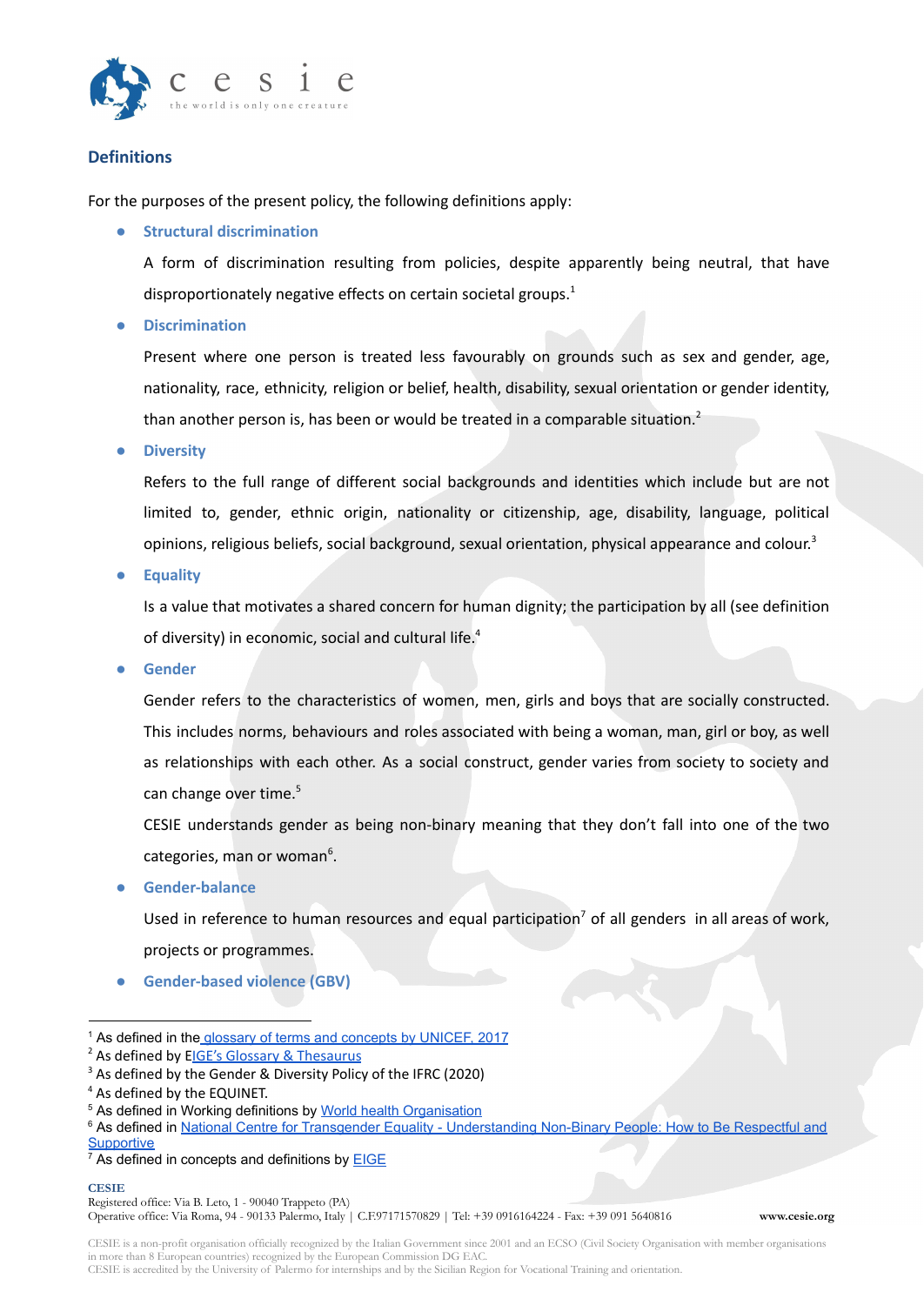

Gender-based violence refers to any type of harm that is perpetrated against a person or group of people because of their factual or perceived sex, gender, sexual orientation and/or gender identity. Gender-based violence is based on an imbalance of power. It is carried out with the intention to humiliate and make a person or group of people feel inferior and/ or subordinate. It can be sexual, physical, verbal, psychological (emotional), or socio-economic<sup>8</sup>, among others.<sup>9</sup>

CESIE understands gender-based violence both comprising violence against women (usually used interchangeably) and violence against all genders.

#### **● Gender Bias**

Making decisions based on gender that result in favoring one gender over the other which often results in contexts that are favoring men and/or boys over women and/or girls<sup>10</sup> CESIE understands the concept as comprising all genders**.**

**● Gender Equality**

The concept that women and men, girls and boys <sup>11</sup> and other subjectivities have equal conditions, treatment and opportunities for realizing their full potential, human rights and dignity, and for contributing to (and benefitting from) economic, social, cultural and political development.<sup>12</sup>

**● Gender Equity**

The concept recognizes that women and men have different needs and power and that these differences should be identified and addressed in a manner that rectifies the imbalances between the sexes. This may include equal treatment, or treatment that is different but considered equivalent in terms of rights, benefits, obligations and opportunities.<sup>13</sup>

CESIE recognizes all genders have different needs and that imbalances need to be rectified among them all.

**● Gender Identity**

Each person's deeply felt internal and individual experience of gender, which may or may not correspond to the sex assigned at birth, including the personal sense of the body (which may involve, if freely chosen, modification of bodily appearance or function by medical, surgical or other means) and other expressions of gender, including dress, speech and mannerisms.<sup>14</sup>

#### **CESIE** Registered office: Via B. Leto, 1 - 90040 Trappeto (PA)

Operative office: Via Roma, 94 - 90133 Palermo, Italy | C.F.97171570829 | Tel: +39 0916164224 - Fax: +39 091 5640816 **www.cesie.org**

CESIE is a non-profit organisation officially recognized by the Italian Government since 2001 and an ECSO (Civil Society Organisation with member organisations in more than 8 European countries) recognized by the European Commission DG EAC. CESIE is accredited by the University of Palermo for internships and by the Sicilian Region for Vocational Training and orientation.

<sup>&</sup>lt;sup>8</sup> As defined in the [Council of Europe -What is gender-based](https://www.coe.int/en/web/gender-matters/what-is-gender-based-violence) violence?

<sup>&</sup>lt;sup>9</sup> For futher details on types of GBV see <https://eige.europa.eu/thesaurus/terms/1153>

<sup>&</sup>lt;sup>10</sup> As defined in the [glossary of terms and concepts](https://www.unicef.org/rosa/media/1761/file/Gender%20glossary%20of%20terms%20and%20concepts%20.pdf) by UNICEF, 2017

<sup>&</sup>lt;sup>11</sup> Idem.

 $12$  Idem.

<sup>13</sup> As defined by [EIGE](https://eige.europa.eu/thesaurus/terms/1175?lang=en)

 $14$  As defined in concepts and definitions by **[EIGE](https://eige.europa.eu/thesaurus/terms/1179)**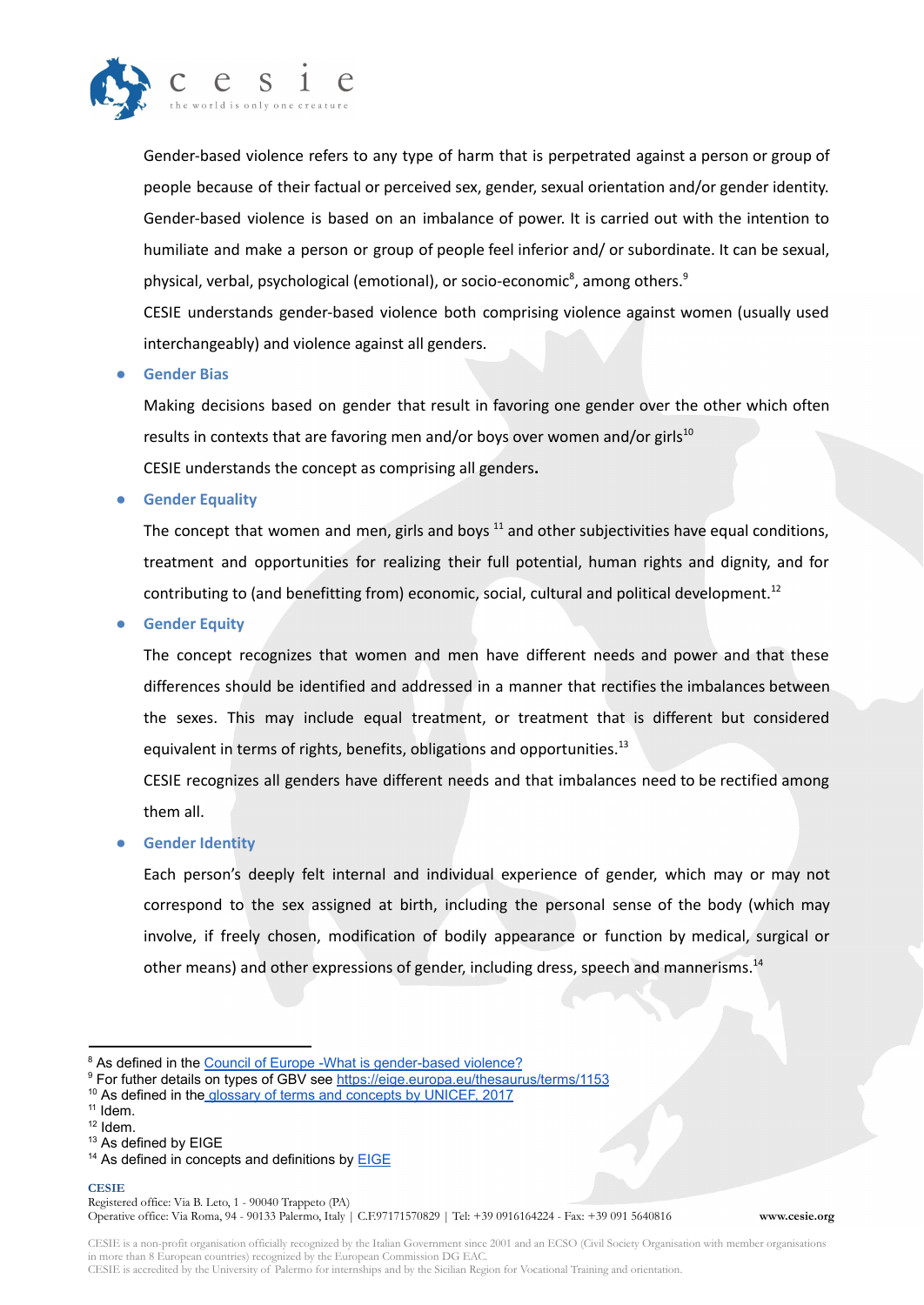

It is a person's sense of being a woman, a man, both, neither, or anywhere along the gender spectrum<sup>15</sup> giving space to a myriad of different subjectivities.

#### **● Gender Mainstreaming**

A strategy towards realizing gender equality. It involves the integration of a gender perspective into the preparation, design, implementation, monitoring and evaluation of policies, regulatory measures and spending programmes, with a view to promoting equality between women and men <sup>16</sup> and all genders and combating discrimination.

**● Hate crime**

Any criminal offence, including offences against persons or property, where the victim, premises, or target of the offence are selected because of their real or perceived connection, attachment, affiliation, support, or membership of a group. A group may be based upon a characteristic common to its members, such as real or perceived race, national or ethnic origin, language, colour, religion, sex, age, mental or physical disability, sexual orientation, or other similar factor.<sup>17</sup>

**● Human Dignity**

At its most basic, the concept of human dignity is the belief that all people hold a special value that's tied solely to their humanity. It has nothing to do with their class, race, gender, religion, abilities, or any other factor other than them being human.<sup>18</sup>

**● LGBTIQ+**

LGBTIQ people are people who are attracted to others of their own gender (lesbian, gay) or any gender; whose gender identity and/or expression does not correspond to the sex they were assigned at birth (trans, non-binary); who are born with sex characteristics that do not fit the typical definition of male or female (intersex); and whose identity does not fit into a binary classification of sexuality and/or gender (queer). 19

CESIE prefers to use the term LGBTIQ+, the "+" representing all the terms that are evolving continuously so as to be respectful of all gender identities and subjectivities.

**● Staff members**

Refers to paid staff, volunteers, interns and associates.

<sup>&</sup>lt;sup>15</sup> As defined by the [Ontario Human Rights Commission](https://www.ohrc.on.ca/en/policy-preventing-discrimination-because-gender-identity-and-gender-expression/3-gender-identity-and-gender-expression#:~:text=Sex%20is%20the%20anatomical%20classification,anywhere%20along%20the%20gender%20spectrum.)

<sup>&</sup>lt;sup>16</sup> As defined in concepts and definitions by EIGE

<sup>&</sup>lt;sup>17</sup> As defined in the [definitions by ENAR](https://www.enar-eu.org/Frequently-asked-questions-1004)

<sup>&</sup>lt;sup>18</sup> As defined by **[Human Rights Career](https://www.humanrightscareers.com/issues/definitions-what-is-human-dignity/)** 

<sup>&</sup>lt;sup>19</sup> As defined in the **[LGBTIQ Equality Strategy 2020-2025](https://ec.europa.eu/info/sites/default/files/lgbtiq_strategy_2020-2025_en.pdf)**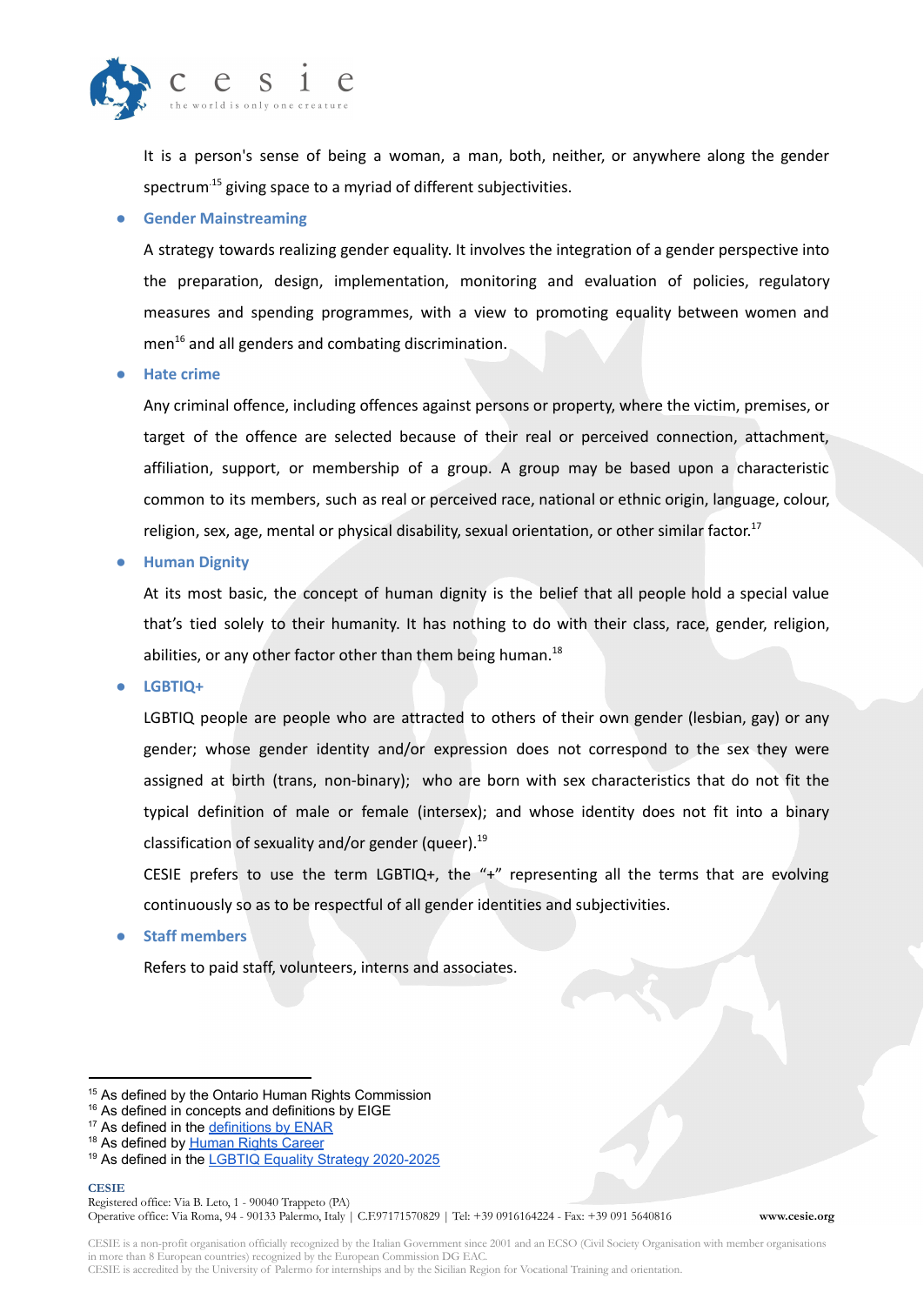

# **Principles & Values**

CESIE is committed to the following values and principles, which should be respected and promoted by all its staff members and which CESIE believes central to uphold maximum standards in terms of gender and diversity management:

- $\star$  CESIE values and treats every person without discrimination of any kind, irrespective of the age, race, colour, sex, language, religion, political or other opinions, national, ethnic or social origin, language, gender identity or sexual orientation, property, disability, birth or other status. CESIE commits to install positive measures and actions which reflect the special value that's tied solely to each person's humanity. All staff should consider people as part of an established social network by valuing dignity, fostering respect and supporting active listening.
- $\star$  CESIE respects the physical and cultural integrity of each individual and it values individual skills and competences so as to build up bridges of knowledge and cohesion. In this sense, CESIE protects groups and individuals from discrimination and violence and supports the social inclusion and active participation of vulnerable and disadvantaged people.
- $\bigstar$  CESIE has a zero-tolerance policy against any kind of discrimination including hate crime and or violence including gender-based in all its forms. CESIE stands for inclusion and all internal and external initiatives and actions that are conducted are impartial and unbiased.
- ★ CESIE values and respects the gender identity and all forms of diversity of all its staff and target groups and makes it a priority to ensure equal treatment, conditions and opportunities for all from a diversity and gender-sensitive perspective while aiming to eliminate inequalities and promote gender equality.
- ★ CESIE conducts both its internal and external initiatives from a person-centred approach by incorporating gender and diversity analysis in programme design addressing the specific needs of different people and groups including safety.
- ★ CESIE integrates gender perspective into planning, design, implementation, monitoring and evaluation of its internal activities and external programmes when applicable.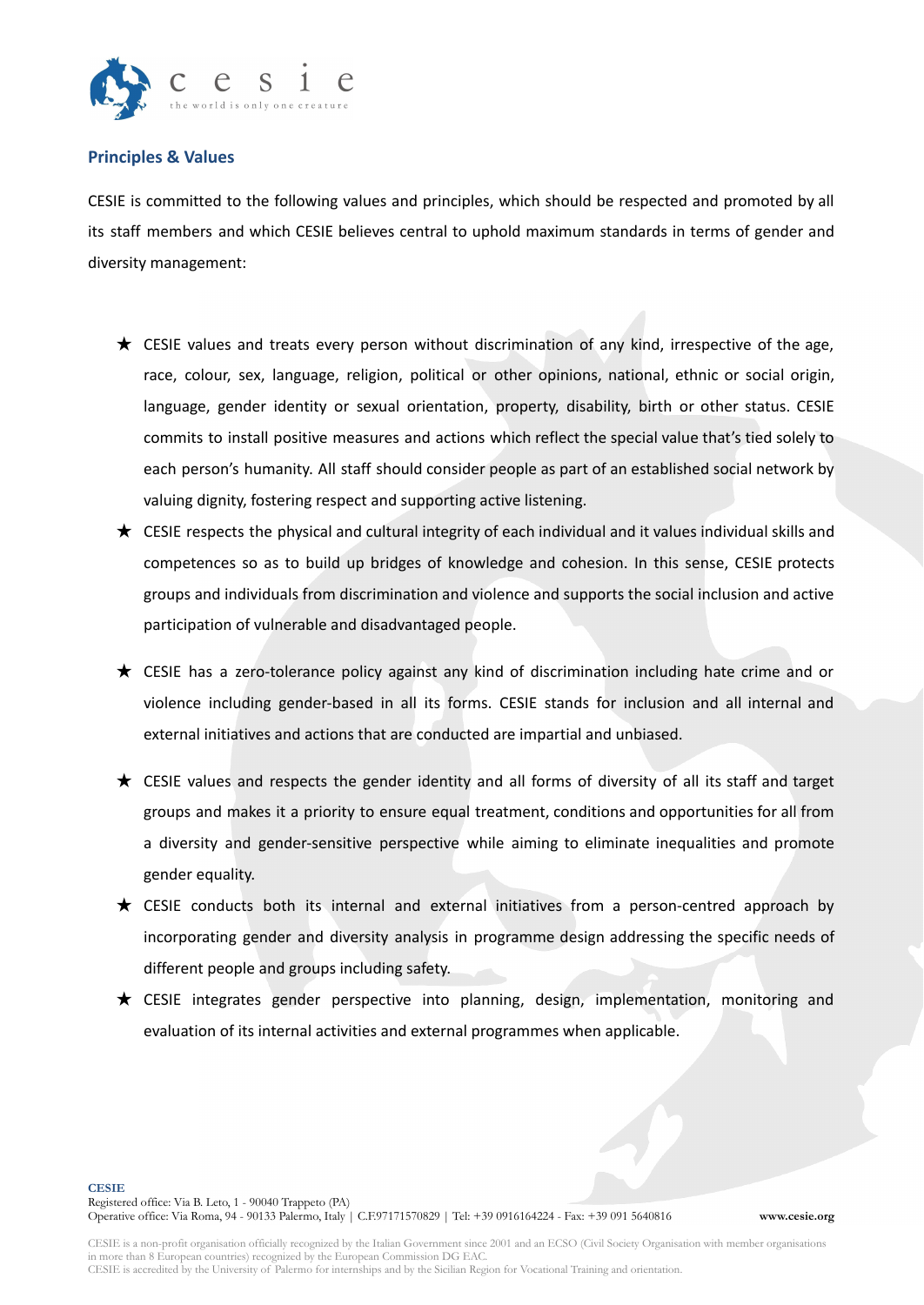

## **Practices & Procedures**

CESIE is committed to delivering its staff a clear policy which includes practices and procedures when managing gender and diversity in their work:

#### **Human** ● *Recruiting plan and hiring practices*

**Resources** CESIE conducts recruiting planning and hiring practices of its staff from a non-biased and gender-balanced approach while respecting gender equity and equality. In this sense, CESIE reinforces its efforts to conduct hiring practices for junior and leadership positions as positive measures on gender and diversity.

### *● Gender and diversity training*

CESIE informs and trains all staff on the contents of the Gender & Diversity Management Policy and ensures they all understand and apply it in both internal and external procedures.

#### *● Equal pay*

CESIE ensures that all staff are paid equal wages for the same or equivalent work regardless of gender.

#### *● Inclusive workplace*

CESIE ensures an inclusive workplace both in terms of infrastructure and environment. Specifically, to:

- ➔ *Promote gender inclusivity:* Gender-neutral toilettes.
- ➔ *Ensure physical wellbeing for all:* Accessibility to the office and workspace available for people with special needs.
- ➔ *Promote flexible alternatives for specific needs:* Flexible agile-working schedule according to both the organization's and the person's needs.

#### ● *Transparent communication*

CESIE publishes transparent data related to its activities on its Annual Activity Report.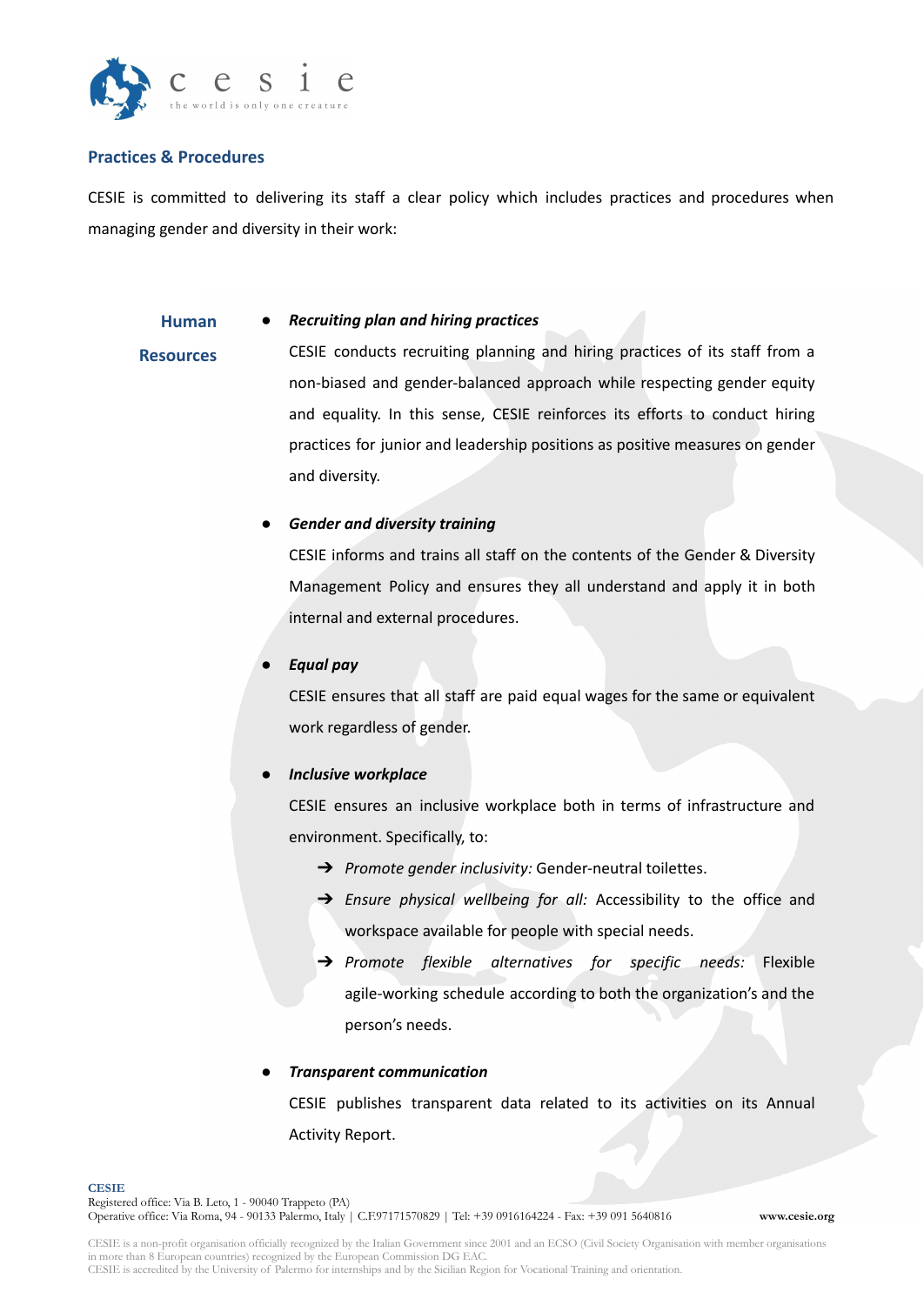

**Internal and** CESIE commits to reflect the principle of reciprocal respect, non-discrimination, **External Communication** diversity and inclusiveness as core principles through its communication both in terms of language and use of images:

#### ● *Inclusive and non-judgemental language*

CESIE establishes all internal and external communication by committing to the use of different types of languages free from prejudices and discriminatory terms, sensitive of target's needs and identities and reflecting the recognition of all:

*- Diversity-sensitive language*

A language respectful of differences in terms of age, disability, ethnic origin, religion, among others.

*- Gender-sensitive language*

According to the message conveyed and the target group the following linguistic strategies may be used: visibility of gender, diversity of gender, gender neutralization, neutral male.

This type of language applies to:

- ➔ *Internal communication:*
	- Addressing co-workers verbally and by email.
	- Drafting internal progress and activity reports.
- ➔ *External communication*
	- Addressing partners, stakeholders and beneficiaries verbally and by email.
	- Presenting CESIE and its Units/Departments to external stakeholders and partners.
	- Drafting project reports.
	- All internal-based communication including articles, social media posts on CESIE's institutional channels.
	- Producing manuals, guidelines, Toolboxes and other resources as outputs of project implementation.

#### ● *Inclusive visual representation*

CESIE commits to promoting diversity in all forms in its internal and external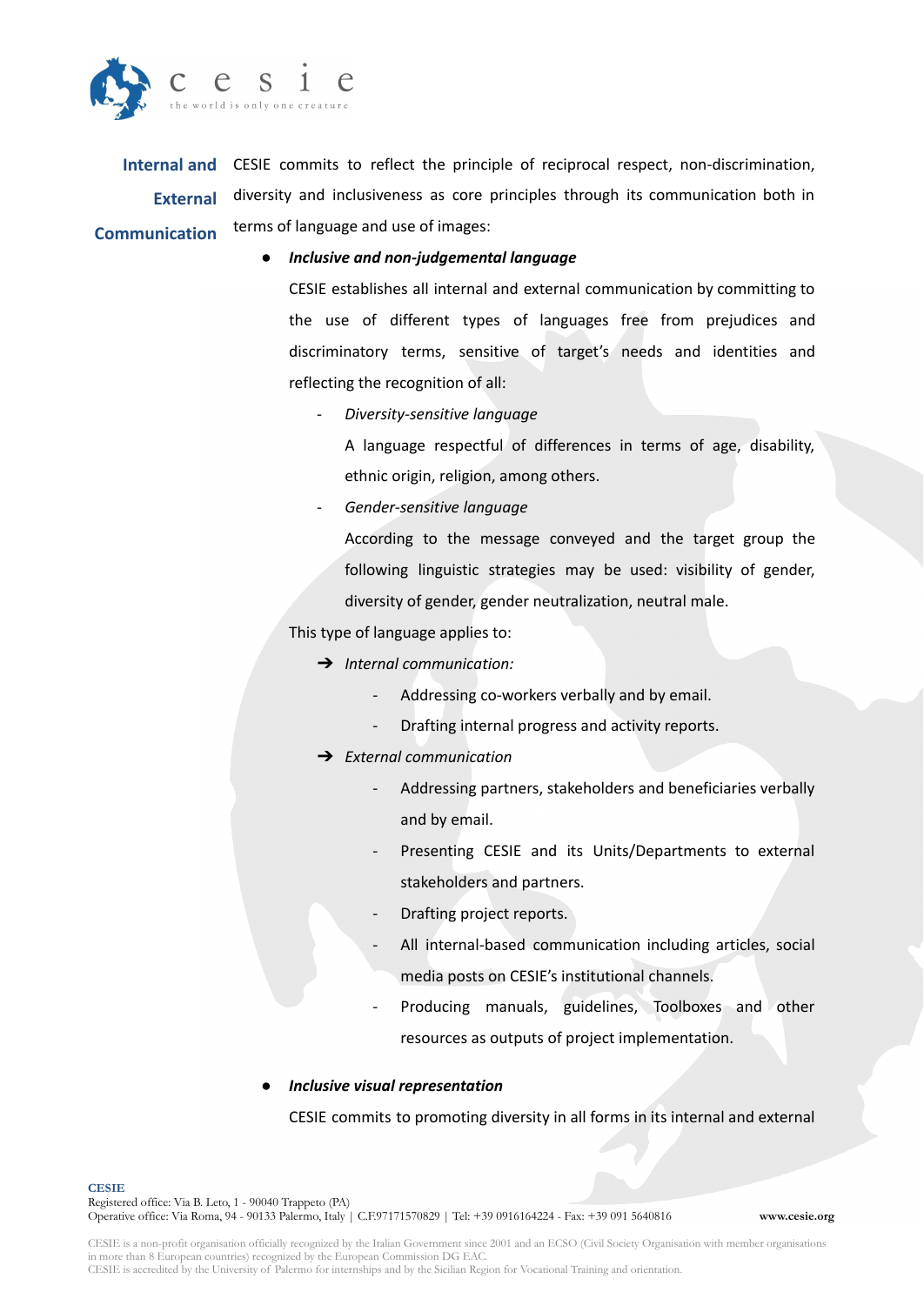

communications by choosing visual representations of diversity from copyright-free sources, photographs or screenshots<sup>20</sup> such as in images for articles, presentations, websites, social media posts or outputs.

#### **Project design** *● Balanced participation*

CESIE promotes consultations with the stakeholders, local actors and beneficiaries by promoting a balanced participation of all groups of people taking their specific needs into account in order to support positive measures towards them.

### *● Disaggregated data & indicators*

When relevant to the project proposal and call and when CESIE will act as applicant*,* project proposals will include the description of the target groups through disaggregated data by gender and other diverse characteristics and/or include gender and diversity indicators to advance gender equality.

# *● Actions promoting diversity and gender equality*

When relevant to the project proposal and call and when CESIE will act as applicant project proposals will include a description of actions through which the project will promote diversity and gender equality (e.g. a gender-mainstreaming approach and/or a positive measure approach) and a description of how the project will disseminate information to engage women and men, in all their diversity.

### *● Positive measures*

Through project design CESIE affirms its commitment towards higher participation of underrepresented or disadvantaged groups and genders in its activities. Appropriate measures will also be taken in the budget to ensure equal participation, when relevant.

<sup>&</sup>lt;sup>20</sup> According to CESIE's [Privacy](https://cesie.org/en/privacy-policy/) Policy and Child [Protection](https://cesie.org/en/child-protection-policy/) Policy.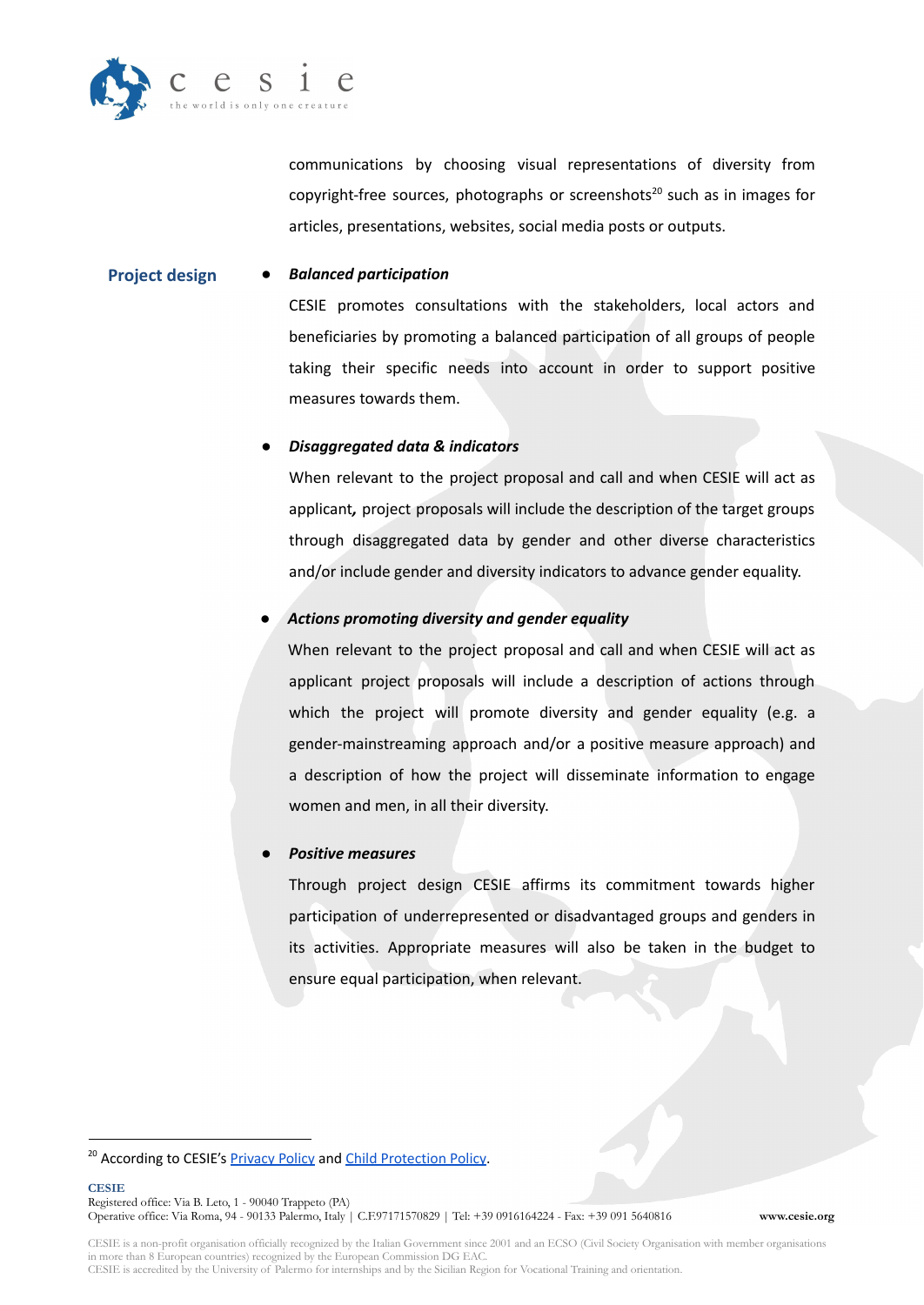

**Project management & implementation**

#### *● Collection of disaggregated data*

CESIE ensures the collection of data of the target groups, disaggregated by gender and other diverse characteristics, for monitoring and reporting when lead of Quality Assurance, Dissemination and when implementing local or international activities with partners under our responsibility. According to the specificity of the project, these might include: gender (including an "Prefer not to answer"" option), age, background, special needs.

# *● Gender and diversity mainstreaming in the selection of participants*

CESIE affirms its efforts to mainstream gender and diversity in selection procedures for project participants subject to their availability and project needs.

# ● *Capacity building on gender and diversity mainstreaming to partners and local actors*

CESIE commits to sharing knowledge and fostering capacity building of partners and local actors during project activities by promoting its gender and diversity management principles, values and procedures.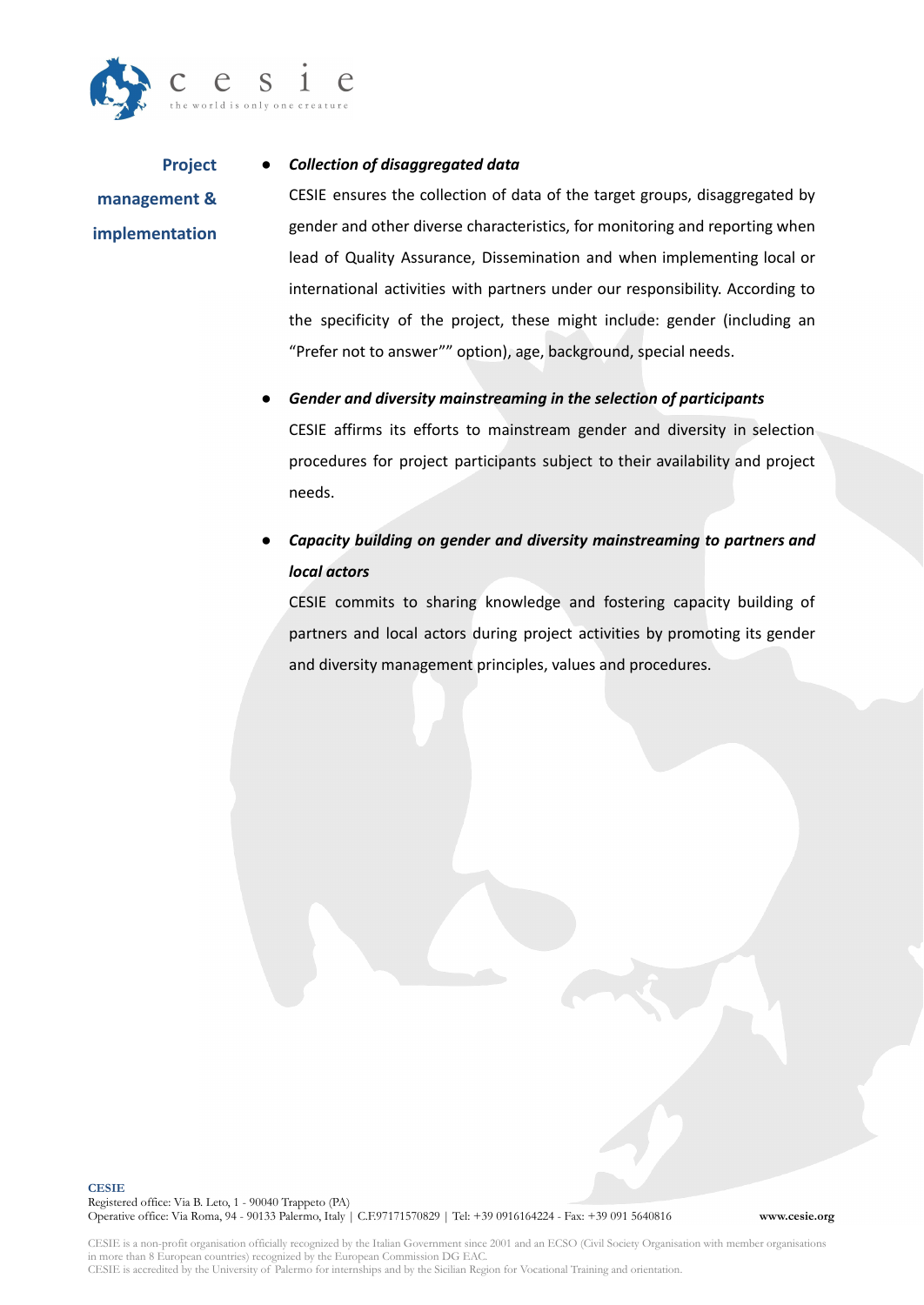

# **Roles & Responsibilities**

For gender and diversity management purposes the following roles and responsibilities apply within CESIE to ensure the policy is applied:

| <b>Human Resources</b> Ensuring: |                                                                            |  |  |  |  |
|----------------------------------|----------------------------------------------------------------------------|--|--|--|--|
| <b>Department</b>                | Recruitment and hiring practices                                           |  |  |  |  |
|                                  | Equal pay                                                                  |  |  |  |  |
|                                  | <b>Gender and Diversity Training</b>                                       |  |  |  |  |
|                                  | Inclusive workspace                                                        |  |  |  |  |
|                                  |                                                                            |  |  |  |  |
|                                  | Annual update of the policy with the support of expert staff from          |  |  |  |  |
|                                  | the Rights & Justice Unit.                                                 |  |  |  |  |
| <b>Networking and Project</b>    | Ensuring that project proposals take into the consideration:               |  |  |  |  |
| <b>Design Office</b>             | Gender-sensitive needs analysis                                            |  |  |  |  |
|                                  | Disaggregated data                                                         |  |  |  |  |
|                                  | Actions promoting diversity and gender equality                            |  |  |  |  |
|                                  | Positive measures                                                          |  |  |  |  |
|                                  |                                                                            |  |  |  |  |
| <b>Unit &amp; Department</b>     | Ensuring the use of                                                        |  |  |  |  |
| <b>Coordinators</b>              | Inclusive and non-judgemental language                                     |  |  |  |  |
|                                  | Inclusive visual representations<br>$\bullet$                              |  |  |  |  |
|                                  | Gender mainstreaming in project management and implementation<br>$\bullet$ |  |  |  |  |
|                                  | including selection of participants, collection of disaggregated data      |  |  |  |  |
|                                  | and capacity building.                                                     |  |  |  |  |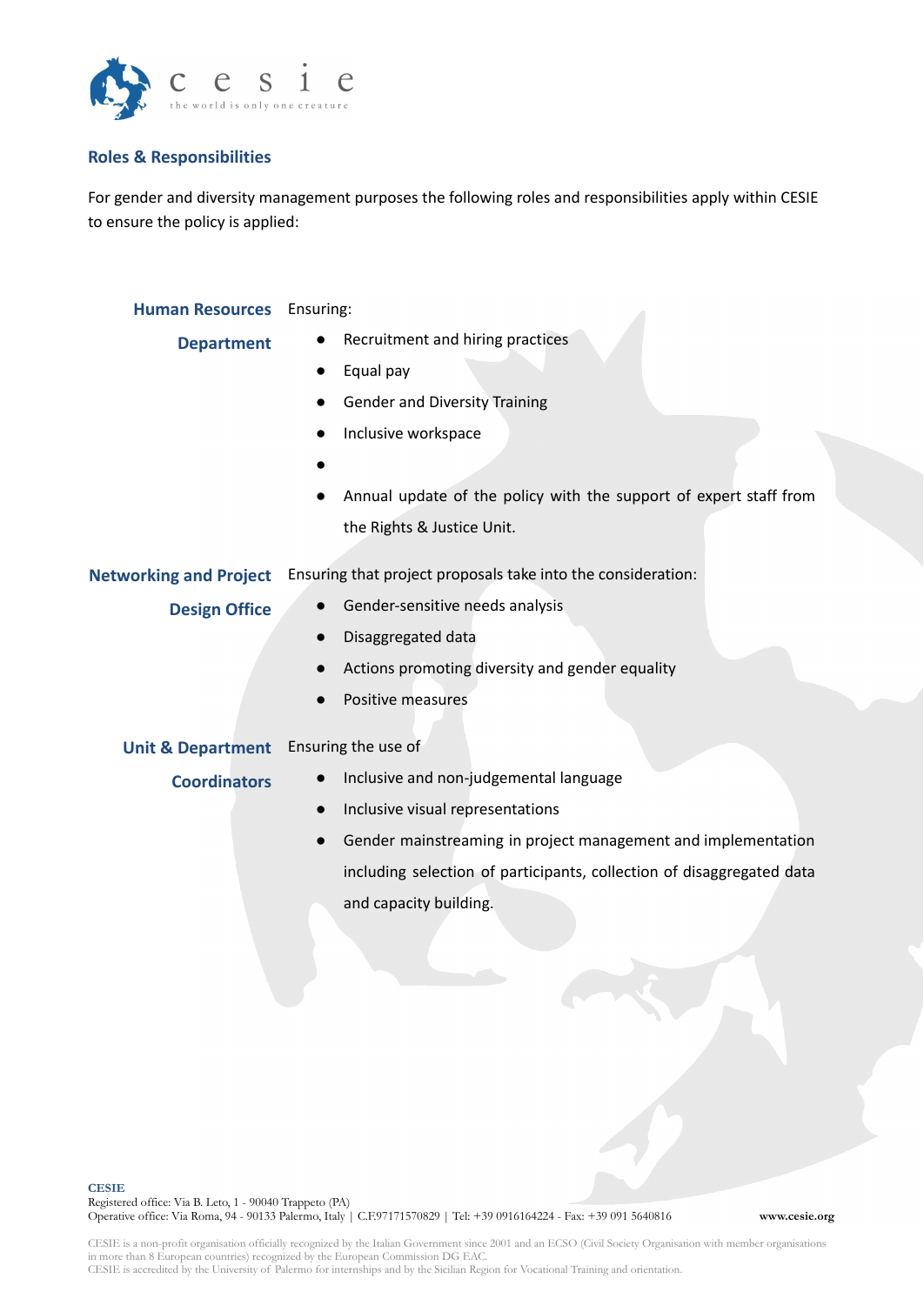

# **Reporting Procedures**

All staff members have the obligation to report any breaches to the Gender & Diversity Management Policy they might know of or suspect. Staff members will be instructed to report anything they notice regarding a gap between protocols and practices through a **standard internal procedure.**

- **1)** Completion of the Reporting Form (Annex I) by the staff member and delivery to Gender & Diversity Officer.
- **2)** Reports will be treated in confidentiality by the Gender & Diversity Officer at CESIE who will evaluate the case and report further to the Human Resources Department. Gender & Diversity Officer to this date: Ms. Cloé Saint-Nom, [cloe.saintnom@cesie.org](mailto:cloe.saintnom@cesie.org)
- **3)** Any member of staff found in breach of Gender & Diversity Management Policy (Annex to the Code of Conduct), will be evaluated based on a case-by-case basis. Should a severe breach be found, the following **external referrals** should be taken into account for reporting:
	- → Local Authorities: [Polizia](https://www.poliziadistato.it/) or [Carabinieri](https://www.carabinieri.it/contatti)
	- $\rightarrow$  The Green Line (1522)

Vito La Fata President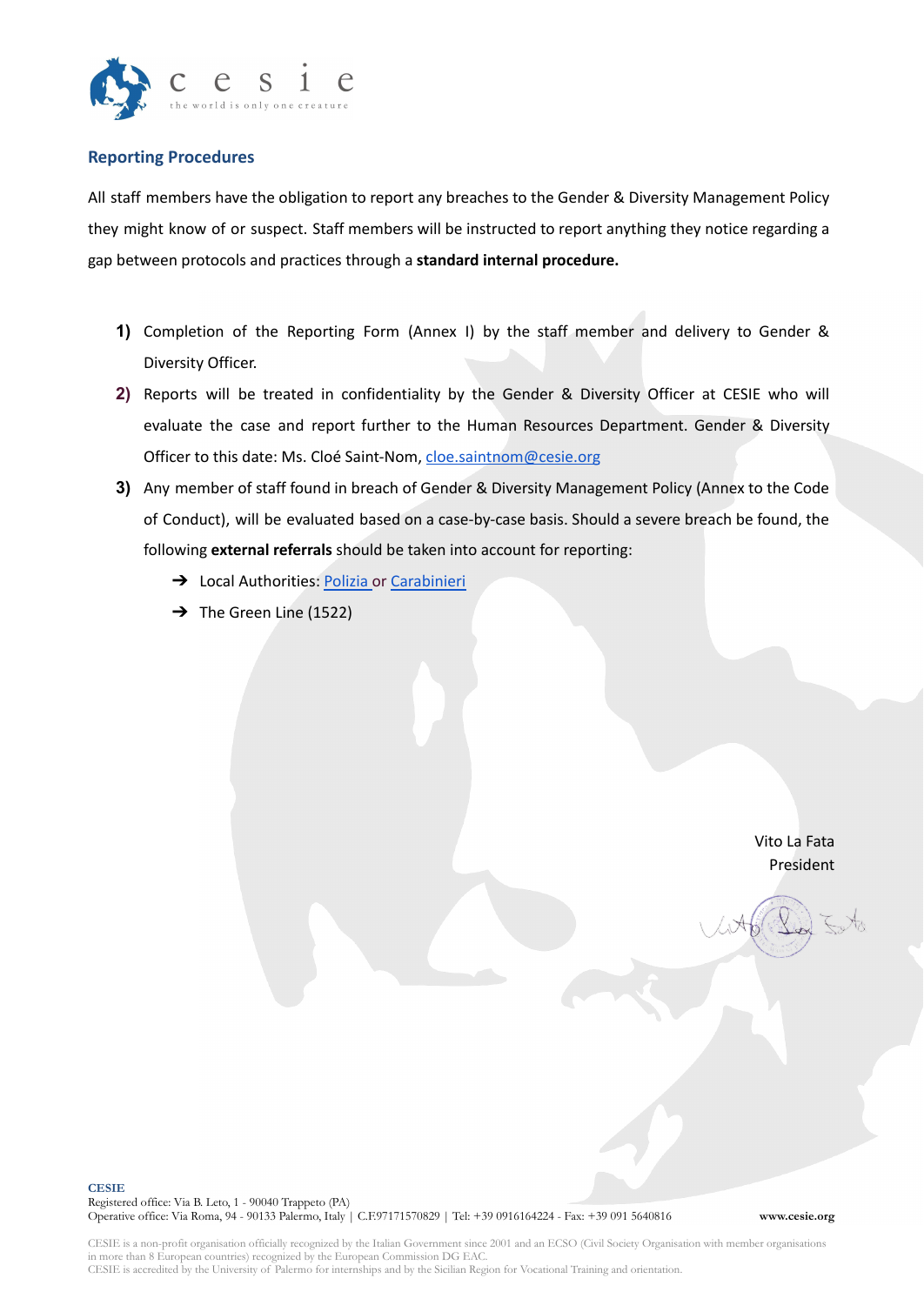



**CESIE** Registered office: Via B. Leto, 1 - 90040 Trappeto (PA) Operative office: Via Roma, 94 - 90133 Palermo, Italy | C.F.97171570829 | Tel: +39 0916164224 - Fax: +39 091 5640816 **www.cesie.org**

CESIE is a non-profit organisation officially recognized by the Italian Government since 2001 and an ECSO (Civil Society Organisation with member organisations in more than 8 European countries) recognized by the European Commission DG EAC. CESIE is accredited by the University of Palermo for internships and by the Sicilian Region for Vocational Training and orientation.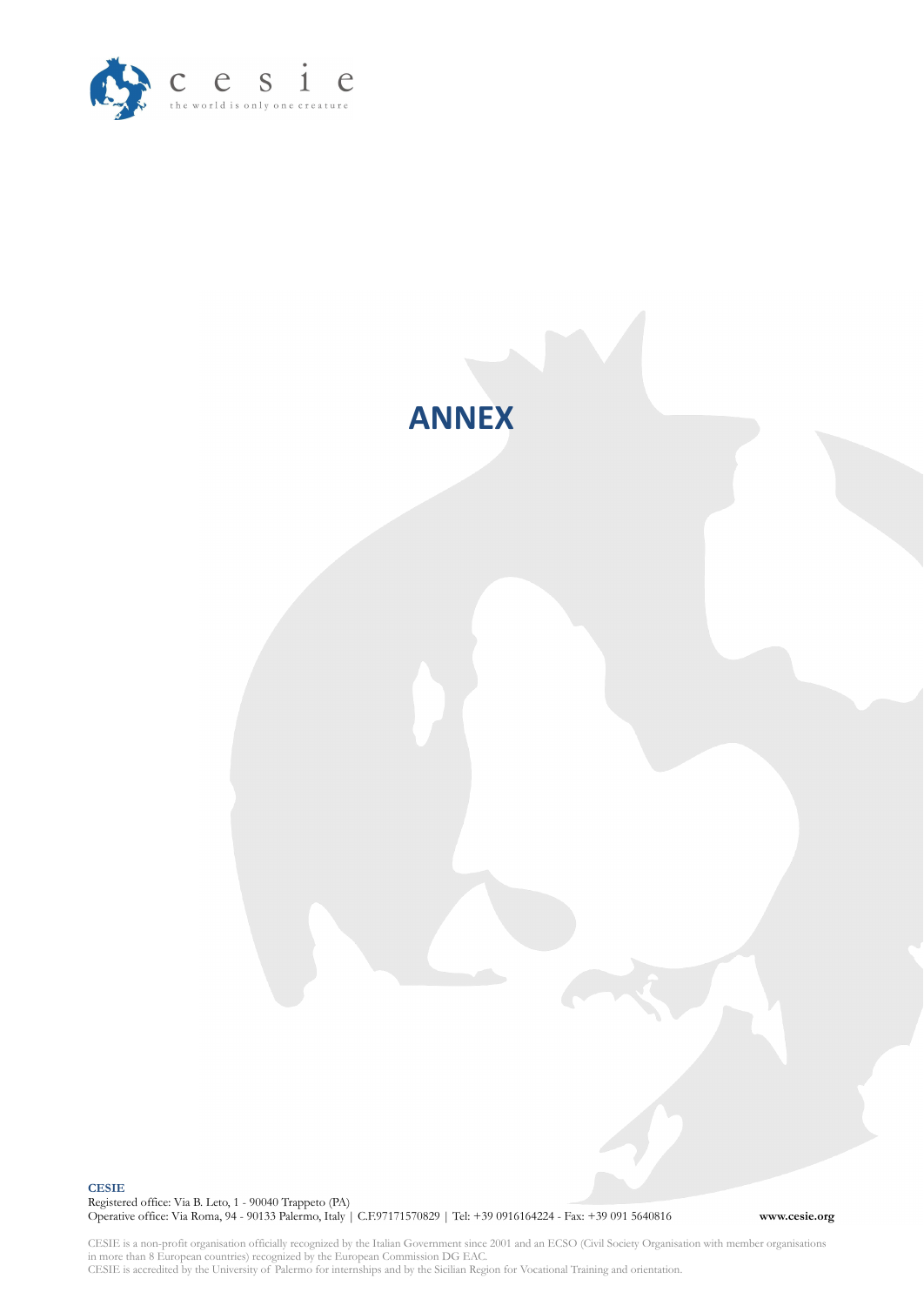

# **ANNEX 1 - Reporting Form**

# **Report of inappropriate behaviors in accordance with**

# **CESIE's Gender & Diversity Management Policy**

#### *Reporting Form*

| <b>Information on the</b><br>reporting subject <sup>21</sup>            | Name:<br>Position within the organization:<br>Staff<br>Intern<br>Volunteer<br>Associate<br>* The identity of the reporting subject will not be made public and will be treated only<br>for the purposes of a possible legal action |
|-------------------------------------------------------------------------|------------------------------------------------------------------------------------------------------------------------------------------------------------------------------------------------------------------------------------|
| <b>Information on the</b><br>alleged inappropriate<br>behavior reported | Type of alleged breach:<br>Human resources<br>Internal and external communication<br>$\bullet$<br>Project design<br>$\bullet$<br>Project management and implementation                                                             |
| <b>Context of the alleged</b><br>breach                                 | Place:<br>Circumstance (training, event, etc.):                                                                                                                                                                                    |
| Description of the<br>alleged inappropriate<br>behavior                 | Have you observed this behavior personally?<br>If not, how did you come to know about it?                                                                                                                                          |

<sup>&</sup>lt;sup>21</sup> The reporting subject's data will be treated according to EU Regulation 2016/679 (The EU General Data Protection Regulation - GDPR) , and for the exclusive purpose of this reporting. CSC's legal representative will be responsible for the treatment of this data. The reporting subject can refer to him in order to exercise their rights in conformity with Italian and European law.